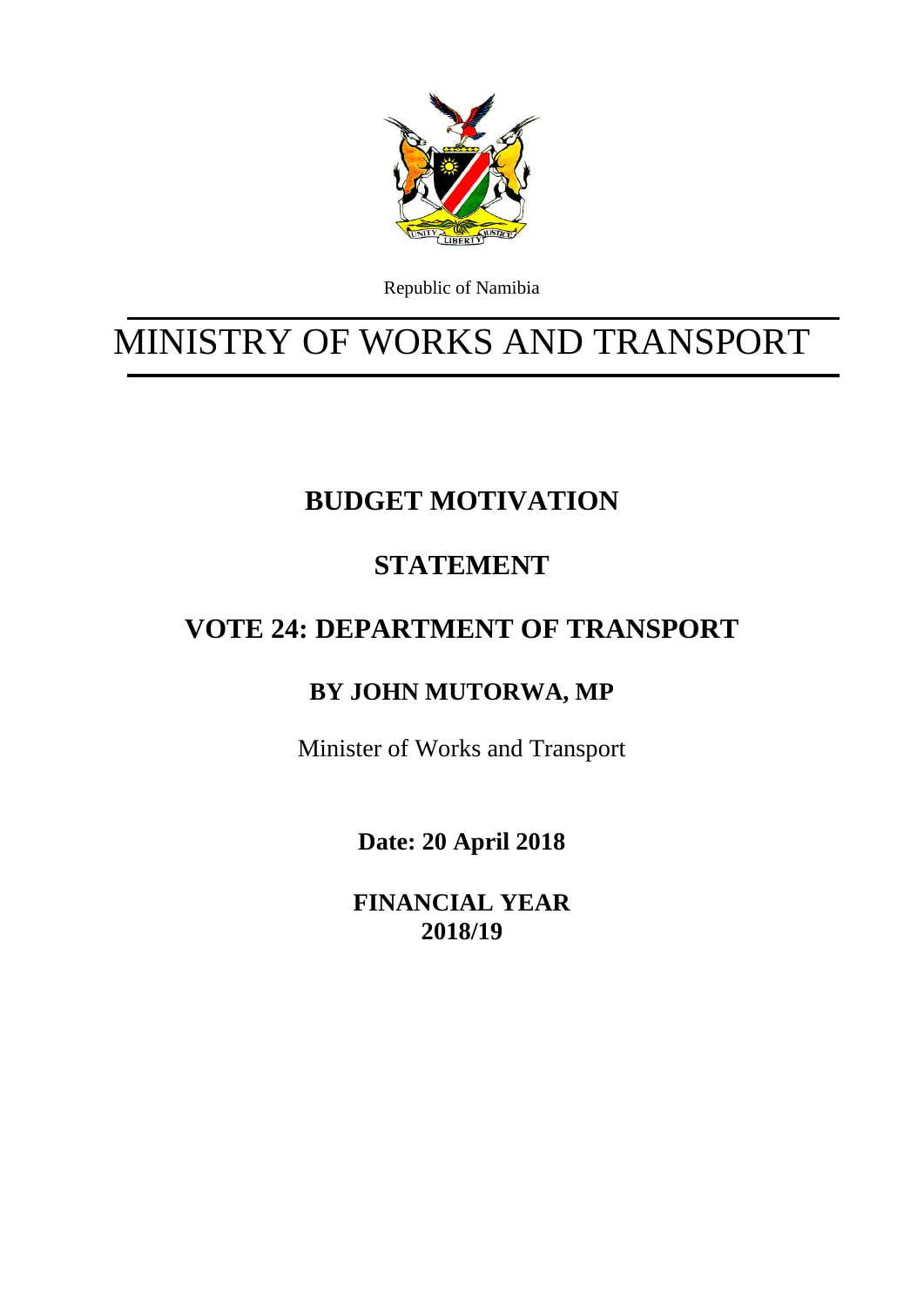## **CONTENTS**

| 1.  |  |
|-----|--|
| 2.  |  |
| 3.  |  |
| 4.  |  |
| 5.  |  |
| 5.1 |  |
| 5.2 |  |
| 5.3 |  |
| 6.  |  |
| 7.  |  |
| 8.  |  |
| 9.  |  |
| 10. |  |
| 11. |  |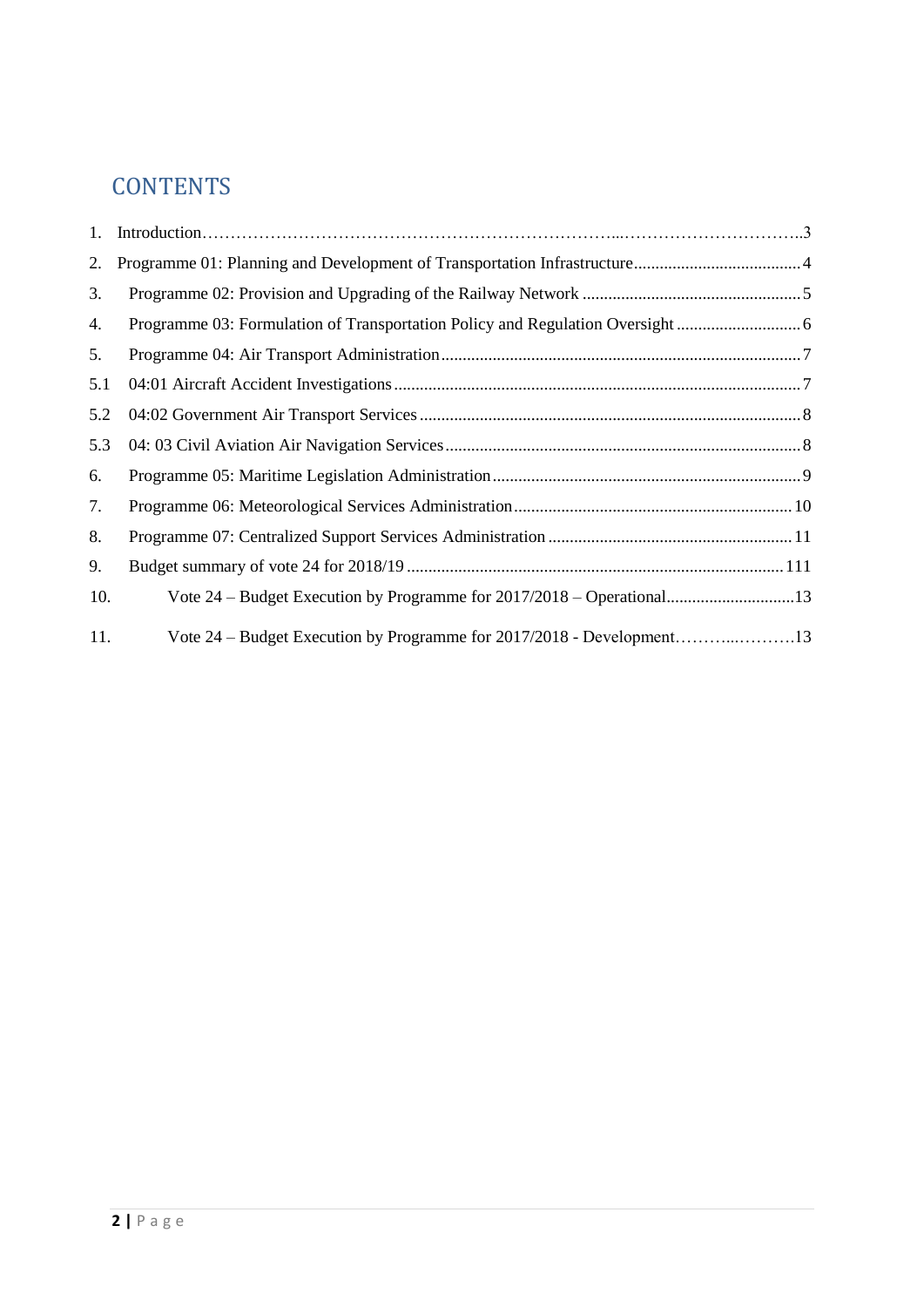#### **1. Introduction**

#### **Honourable Chairperson of the Whole House Committee, Honourable and distinguished members of this August house.**

Let me thank the Honourable Members of this House, for affording me the opportunity, to present the funded programs for the Department of Transport, Vote 24, a component of the Ministry of Works and Transport, 2018/19 Financial Year.

Vote 24 is largely responsible for the oversight of the development of efficient and effective transport infrastructures, which contributes to the promotion of the country's economic development and social uplifting.

This sector has the potential to enhance industrial development and contributes substantially to our Gross National Product as per the country's National Development Plan 5 NDP%. The Ministry wishes to take a holistic and integrated approach to transportation planning, including multimodal and intermodal approaches in handling goods, transporting people and providing services in accordance with Namibia's strategic Policy Objective, to become an International Logistics Hub for SADC Countries and beyond.

A reliable, functional and efficient transport and logistics sector is the backbone for the realisation of our targets in other sectors such as; Agriculture, Mining, Manufacturing, Fisheries, Rural and Urban Development and Tourism. Thus, to meet our Desired Outcome, that by 2022, Namibia will have a sustainable transport system supporting a world-class logistics hub connecting SADC to international markets numerous hurdles have to be over-come.

Firstly, there is a formidable task of developing and maintaining the roads and railway lines. Changing climatic conditions causing excessive floodwaters during rainy season in the northern part of the country is a basic reality that requires proactive planning and response. In the southern part of the country road wash-away affect our national infrastructure nearly every rainy season. These natural challenges make the preservation of Government road infrastructure Assets a daunting task.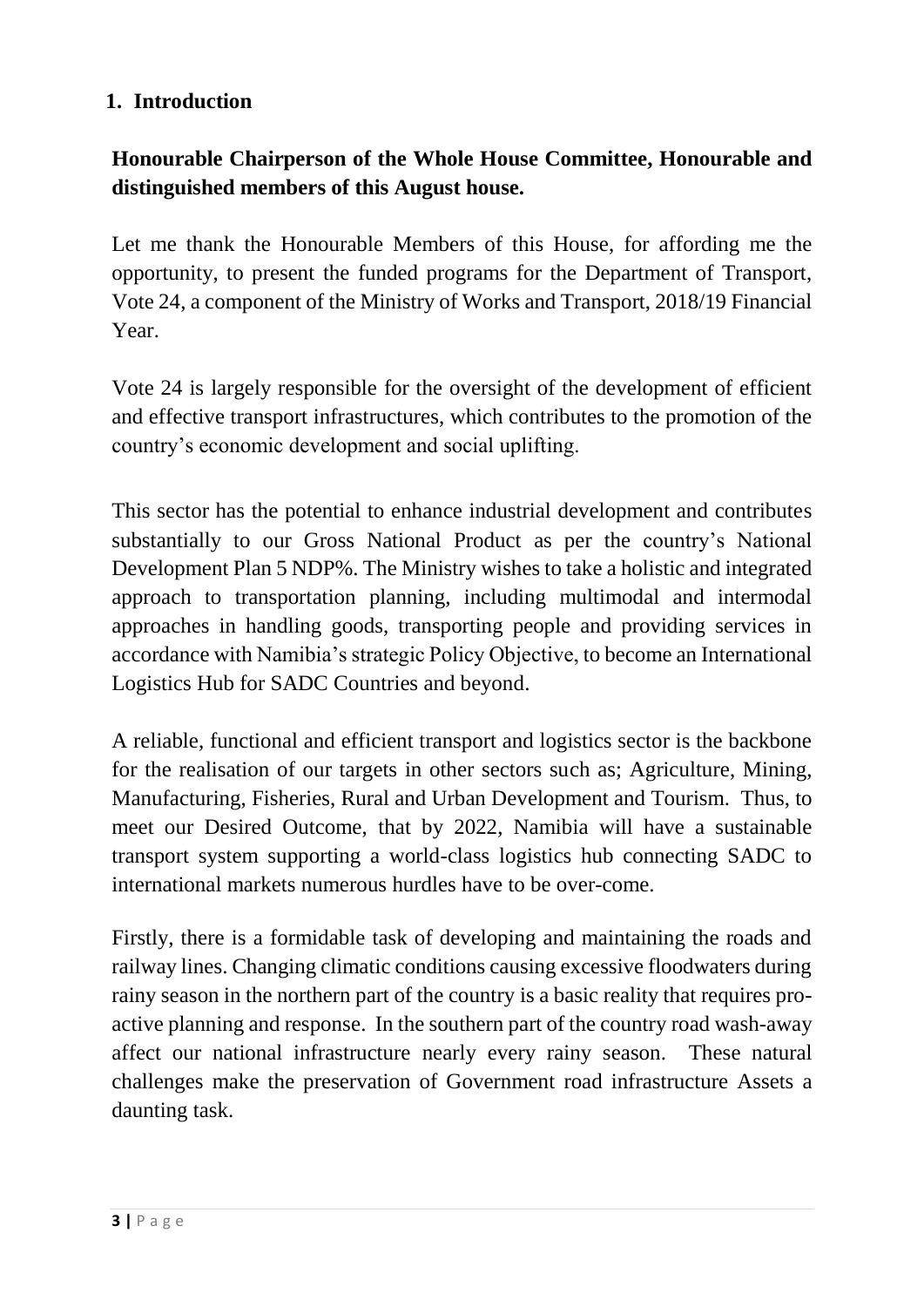**Honourable Chairperson of the Whole House Committee, Honourable and distinguished members of this August house.**

Secondly, in financing transport infrastructure we are aware of Namibia's economic and social characteristics including various demands made on taxbased revenues. The Ministry of Works and Transport's efforts to make transport a driving force contributing to the economic growth of our beloved nation continues. It is an open secret that the nations is worried about the seemingly inflated costs being incurred in the construction of our valuable infrastructure.

**Honourable members**, be assured that such issues are being addressed for the benefit of this nation and as a Ministry we are determined and more than ready to uproot all unscrupulous elements involved in such degrading activities, wherever and who ever. We therefore request you Honourable Members to render us support in our endeavours for us to realize our national goal of Socio-Economic development.

I now wish to present to you, Honourable Members, programs that will be dealt with by the Ministry through the Department of Transport during the Financial Year 2018/2019 to ensure modern and reliable Transport Infrastructure.

#### <span id="page-3-0"></span>**2. Programme 01: Planning and Development of Transportation Infrastructure**

#### **Honourable Chairperson of the Whole House Committee, Honourable and distinguished members of this August house.**

The purpose of this programme is to develop world class transportation infrastructures and to maintain them. The programme includes the design and construction of gravel roads, upgrading of gravel roads to bitumen standards, rehabilitation of roads, construction & maintenance of State Owned Aerodromes as well as the oversight of State Owned Enterprises (SOEs).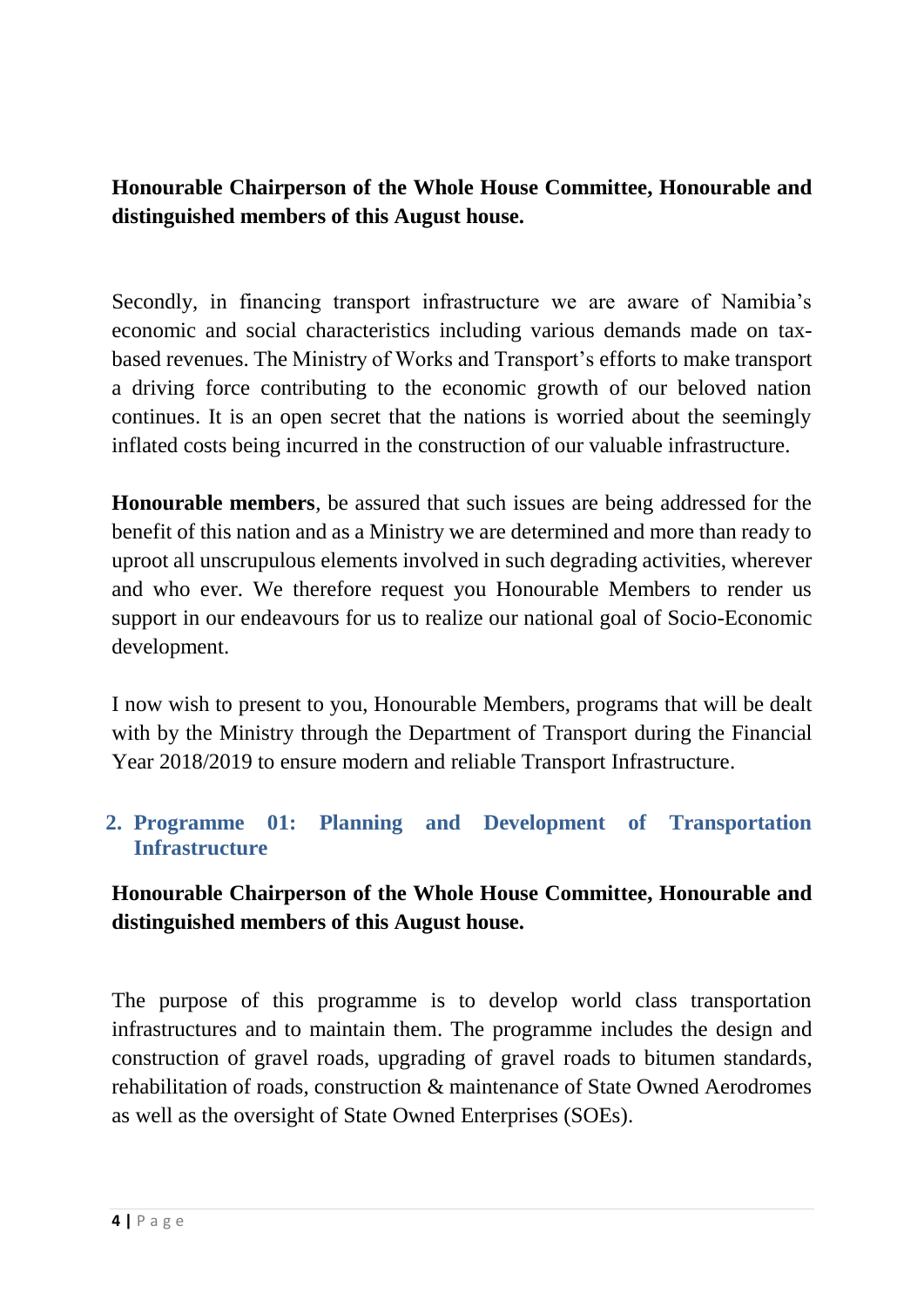The Ministry of Works and Transport continues in its efforts to maintain Namibia's status of having excellent transportation infrastructures. The Ministry seeks to ensure that Namibia has modern and reliable transportation infrastructures that are well maintained and cost effectively managed. Our objective is to guarantee access to economic and social centres as well as to link Namibia with neighbouring Countries and other parts of the world through various modes of transport i.e. Roads and Air.

In line with the Harambee Prosperity Plan as launched by His Excellency, Dr Hage Geingob, our Ministry aims to make a tangible contribution to the vision of eradicating poverty and bringing prosperity to the Namibian people by providing connectivity through Transport Infrastructure.

## **Honourable Chairperson of the Whole House Committee, Honourable and distinguished members of this August house.**

*I therefore request for an amount of Two billion and twenty-one million, six hundred and twenty-one thousand Namibia dollars (N\$***2,021,621,000)** *to be allocated to Planning and Development of Transportation Infrastructure programme.*

#### <span id="page-4-0"></span>**3. Programme 02: Provision and Upgrading of the Railway Network**

The purpose of this programme is to ensure the provision of safe and reliable Railway Transportation services by executing an oversight function over the rail Operator, as well as by constructing new railway lines, conducting feasibility studies for new rail lines, maintain, upgrading and rehabilitation of aged railway lines. Namibia's railway network is more than hundred years old and requires urgent upgrading and reconstruction. Faced with weekly and in some instances, monthly horrendous car crashes that are robbing our country of mostly the economic active citizens, as a country we need to move to rail transport for heavy loads of goods instead of roads. The current trend of transportation of heavy loads on our roads is unsustainable as it does not only result in many car crashes but high road maintenance costs.

## *Honourable Members, I request for an amount of Seven hundred and twelve million, and eighty-seven thousand Namibia dollars (N\$712 087 000) to be*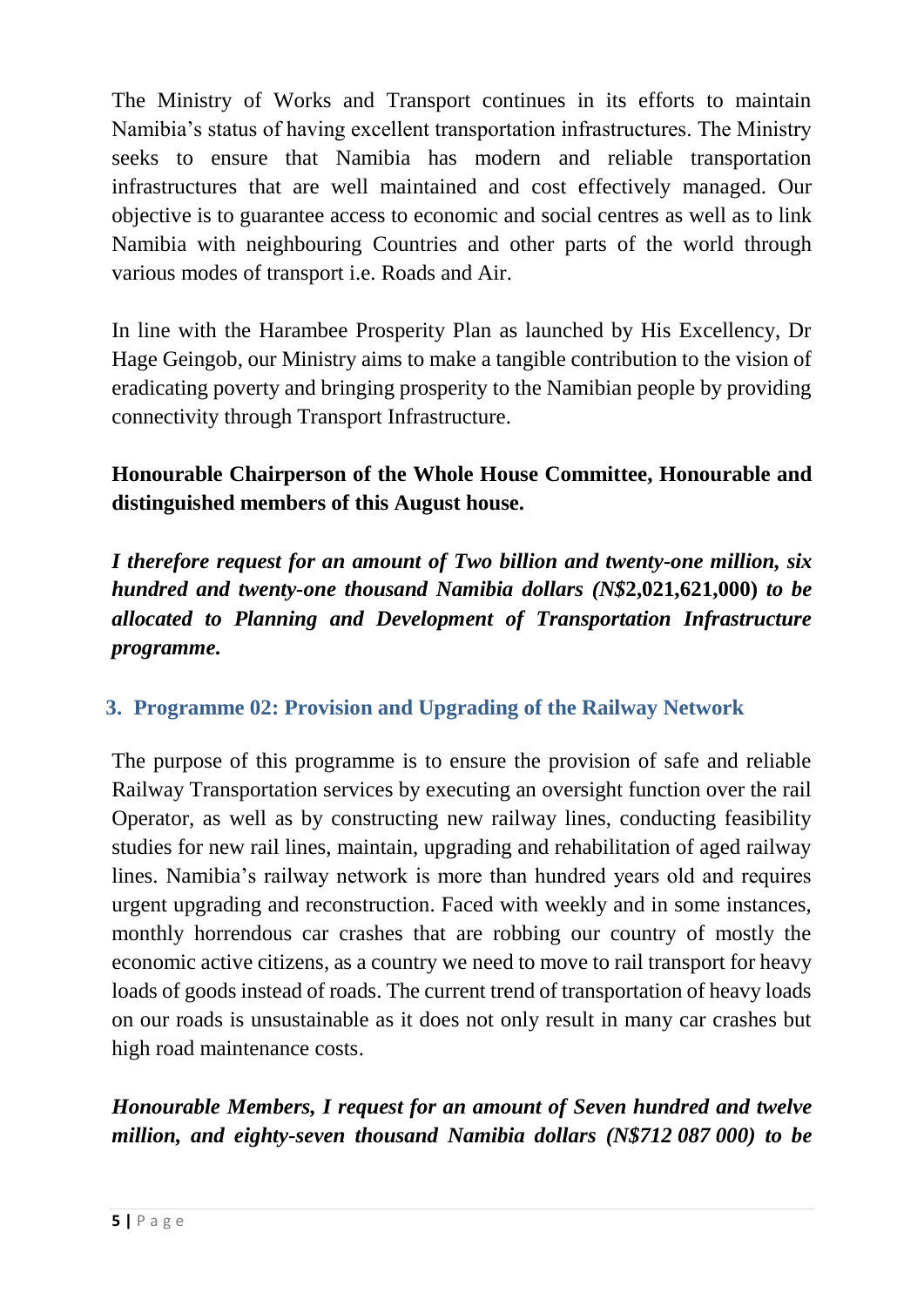### *allocated to the Provision and Upgrading of the Railway Network. (Railways Network Development, Maintenance and Rehabilitation Programme)***.**

#### <span id="page-5-0"></span>4. Programme 03: Formulation of Transportation Policy and Regulation **Oversight**

Through this programme, the Ministry formulates and implement transport policies that ensures safe, efficient and effective mobility and universal access to Namibian citizens and foreigners alike. The programme is also responsible for the regulation of transportation services in the transport sector and for the development, review and administering of relevant legislation.

Strategic activities to be carried out under this programme are the:

- Non-motorized transport facilities nationwide (urban and rural settings) and access to public infrastructure to promote the economic and social demands of all Namibia's citizenry.
- Conformity of all 21 approved Vehicle Testing Stations and Driver Testing Stations to Standardized technical requirements as approved under South African Bureau of Standards (SABS).
- Standardized learner and drive testing assessments.
- Uniform grading of Vehicle Examiners and routine testing to assert competencies.
- Enforce adherence to technical and safety requirements to promote safe, efficient and effective passenger and freight operations within urban, rural and cross border operations.
- Ensure adherence to safety standards and maintenance standards which will ensure that the asset value of the road network is sustained to support corridor movements and internal demands for transport services
- Minimise the impact of transport externalities on the country's economy and society.

The initiative to integrate road safety into the school curriculum is still ongoing in close collaboration with NIED under the Ministry of Education, Arts and Culture. To date integration for grades 1-9 have taken place. The teaching and learning material for grades 10 and 11 have been produced and approved by NIED, however the training of teachers for the two grades is still pending and is set to take place during this financial year (2018/19). The delay was mainly on account of limited funding. Preparatory work for grade 12 is underway and will be intensified during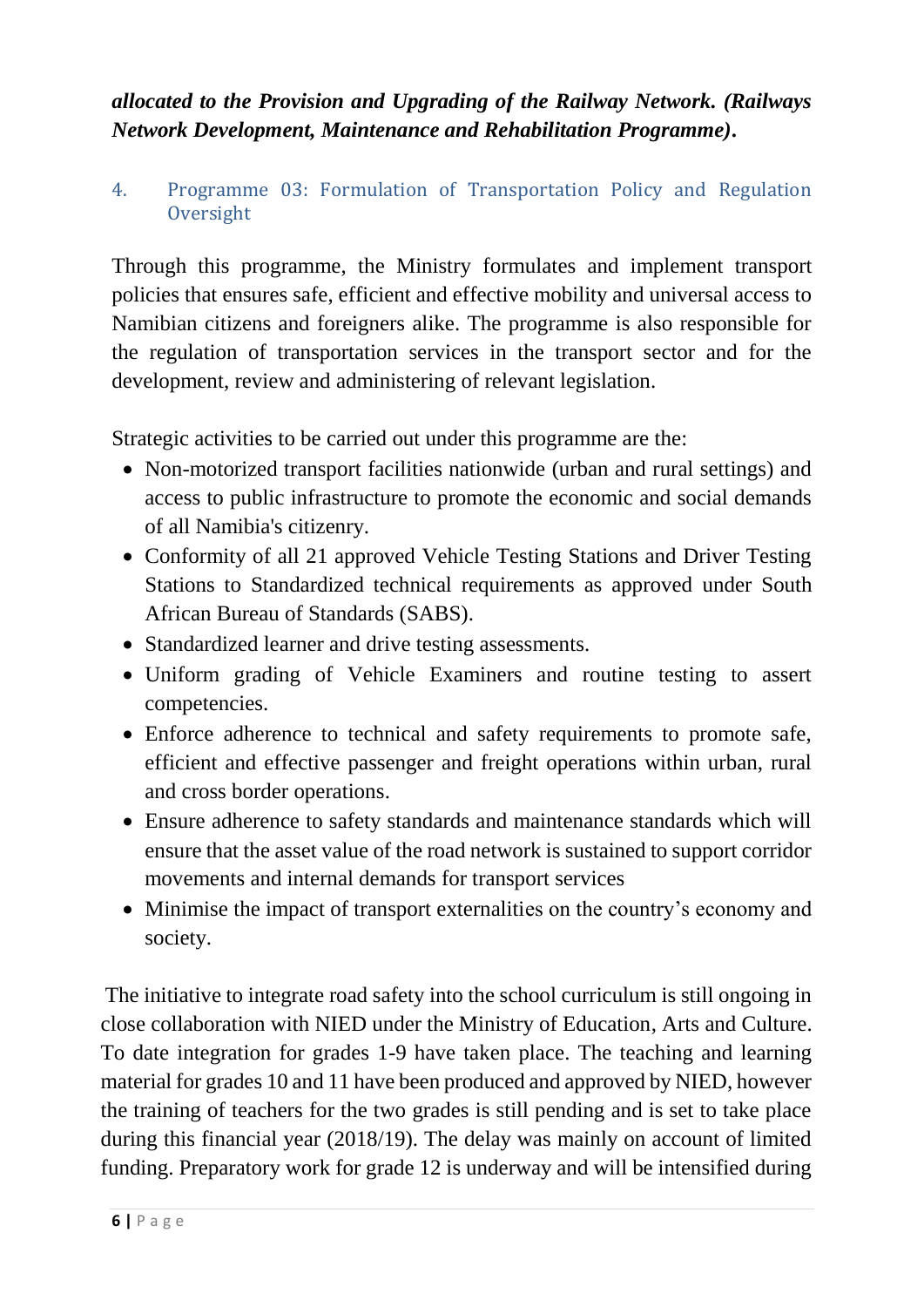2019/2020 financial year. This being work-in-progress, the project will continue until 2023, by which time road safety education should have covered both primary and secondary school phases.

An in-depth analysis of crash data revealed a high prevalence of fatality related road crashes on the B1 and B2 trunk roads. Premised on the understanding that road safety awareness campaigns alone are incapable of producing road user behaviour change that are conducive to road safety, efforts are underway to mobilise all stakeholders towards the establishment of a pilot Law Enforcement Task Force on both the B1 and B2 roads. The Task Force will comprise of representatives from all functional stakeholders (Office the Judiciary; Prosecutor General's office; NAMPOL; City Police; Road Transport Inspectors from the RA; and Local Authorities with traffic policing as part of their establishment. The aim of the project is principally to supress lawlessness on these two trunk roads. This effort will among others increase the visibility of the traffic police, prompt detection and isolation of traffic offenders and quick dispatch of emergency response and speedy disposal of traffic related court cases. This will however, require a strong collaboration between all sectors involved in road safety.

*Honourable Members, the Ministry is requesting for an amount of Forty-three million, and ninety-two thousand, Namibia dollars (N\$ 43,092,000) to be allocated to the Formulation of Transportation Policy and Regulation Oversight.*

### <span id="page-6-0"></span>**5. Programme 04: Air Transport Administration**

### **Honourable Chairperson of the Whole House Committee, Honourable and distinguished members of this August house.**

This programme caters for Aircraft Accident Investigations, Government Air Transport Services and Civil Aviation Air Navigation Services sub-programmes.

#### <span id="page-6-1"></span>**5.1 Sub programme - 04:01 Aircraft Accident Investigations**

#### **The purpose of this sub-programme is to:**

• Fulfil the State's obligations towards Civil Aviation Act No 6 of 2016 and Annex 13 to the Chicago Convention to which Namibia is a signatory.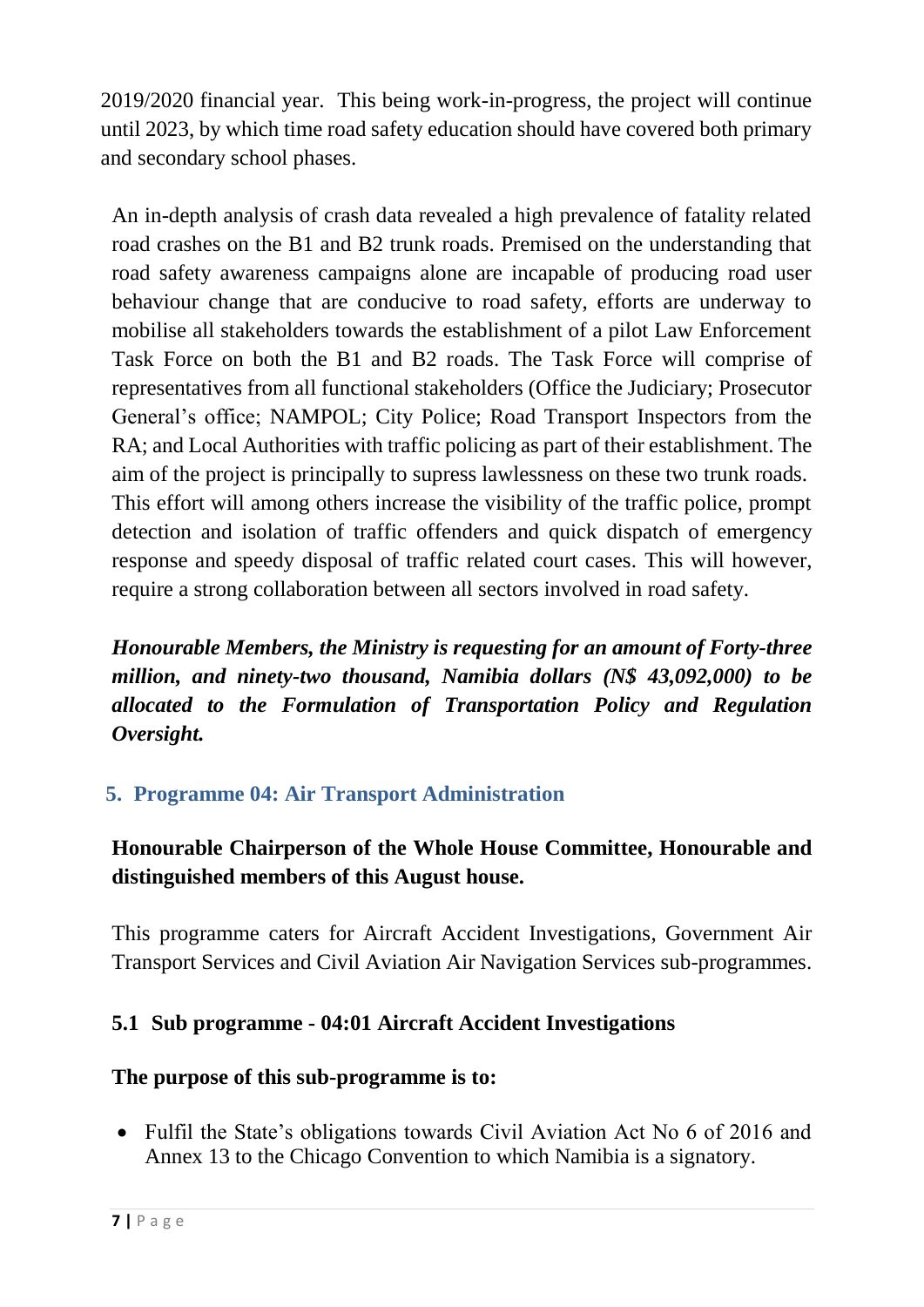Improve aviation safety by investigating causes of aircraft accidents and serious incidents and making recommendations aimed at preventing possible future occurrences.

*In order for the programme to function effectively and efficiently to fulfil Namibia's obligation to the Convention I request an amount of Eight million, six hundred and seventy-four thousand Namibia dollars (N\$8 674 000) to be allocated to Aircraft Accident Investigations.*

#### <span id="page-7-0"></span>**5.2 Sub programme - 04:02 Government Air Transport Services**

The purpose of this sub-programme is to provide safe, secure and efficient air transport services to His Excellency the President of the Republic of Namibia, the Vice President, Right Honourable Prime Minister, Deputy Prime Minister, Cabinet Ministers, Government officials and Foreign Dignitaries to local and international destinations. Additionally, the programme provides Charter Services to the general public and special operations including relief and rescue work countrywide as required.

*Honourable Members, I request for an amount of Fifty-six million, two hundred and ninety-four thousand Namibia dollars (N\$ 56,294,000) to be allocated to Government Air Transport Services.*

### <span id="page-7-1"></span>**5.3 Sub programme - 04: 03 Civil Aviation Air Navigation Services**

The objective of this sub-programme is to ensure an internationally compliant safe, secure and efficient Civil Aviation Infrastructures and skills that contributes to the national security. A significant amount has already gone into the upliftment of skills needed to build the regulatory oversight capacity, as well as to provide services to the Industry. The Namibia Civil Aviation Authority (NCAA) provides Safety Oversight and Air Navigation Services throughout Namibia. The current challenges experienced in transformation of Namibia Civil Aviation Authority (NCAA) is the shortage of skilled human resources in most of the technical areas such as Air Worthiness, Air Traffic Control, Aircraft Maintenance and Inspections, etc. the Ministry is nevertheless confronted with the matter of skills shortage.

In dealing with Civil Aviation Air Navigation Services, the Ministry of Works and Transport (MWT) through Namibia Air Port Company (NAC) was directed by Cabinet to upgrade and maintain airports like Hosea Kutako International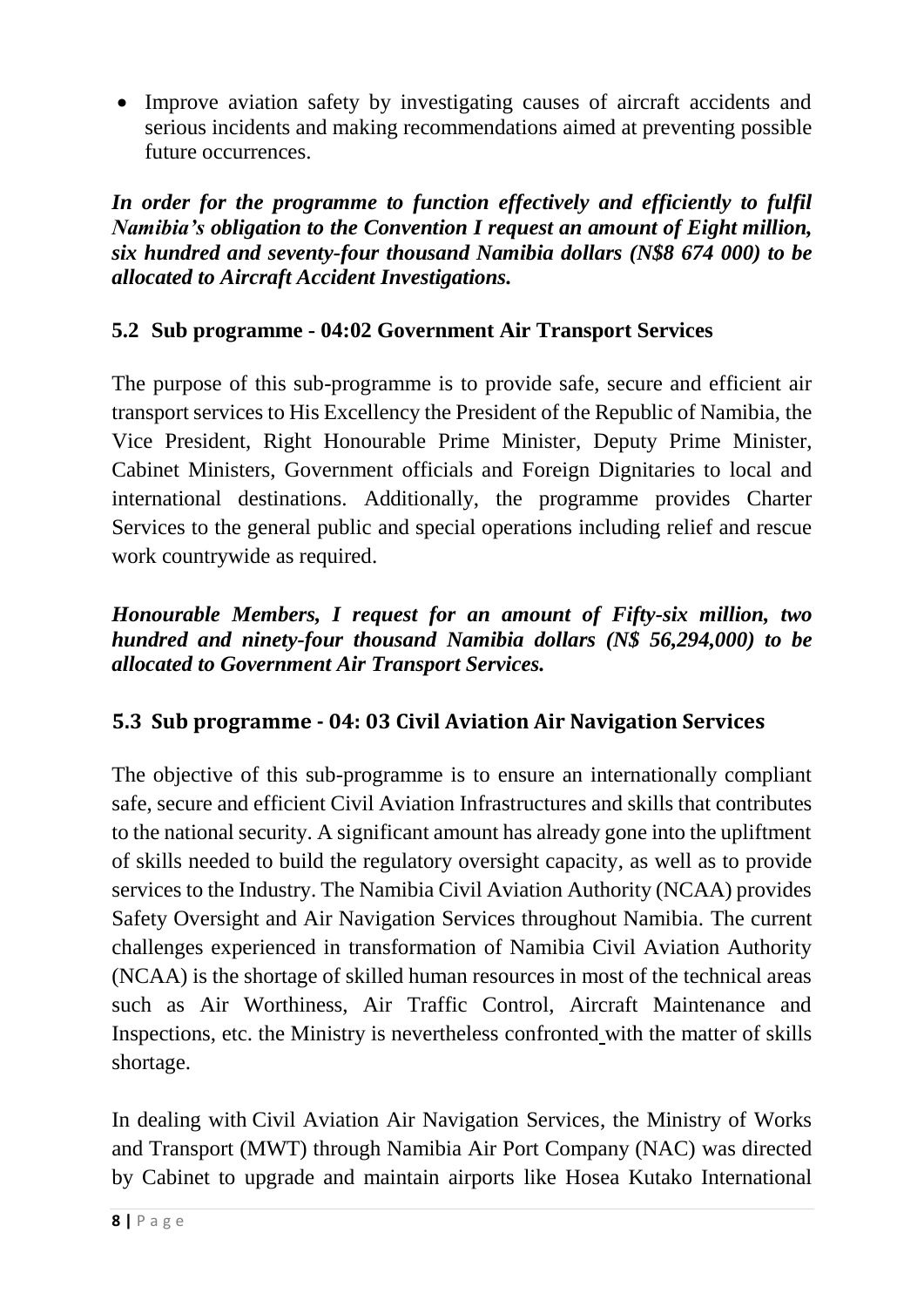Airport (HKIA), Eros, Ondangwa, WalvisBay and aerodromes like Mpacha, Rundu and Tsumeb. As a matter of fact, Mpacha aerodrome is strategic for economic penetration in SADC for export of goods to countries like DRC, Zambia including other northern countries and tourism promotion as it stands close to Botswana Chobe National Park, Nkasa/Rupara National Park and half way to Etosha National Park.

Honourable Members, the then Directorate of Civil Aviation (DCA), now NCAA introduced the collection of user pay charges for flying over and terminating in our airspace back in 2006. Despite the many challenges it encountered to attract and retain competently qualified and experienced professionals it managed to collect an amount of more than N\$219 million to date. This funds could have been used to address the critical shortage of qualified and skilled professionals. The balance of the collections remain kept in the State (Aeronautical Suspense) Account under the control of Treasury.

With the establishment of the NCAA in November 2016 it required capitalisation which was not provided for, despite having collected revenue directly from airspace uses through their own billing system. It will take a while before the NCAA can justifiably increase the current charges to cost recovery levels because sudden drastic increase will shock the market. It is reasonable that these funds are transferred to NCAA to financially sustain it; while introducing new complimentary charges that will help reduce dependency on Treasury in the future.

*Honourable Members, to achieve these objectives,Irequest an amount of Four hundred and seventy-five million, seven hundred and ninety-one thousand Namibia dollars (N\$ 475,791,000) to be allocated to Air Transport Administration.*

## <span id="page-8-0"></span>**6. Programme 05: Maritime Legislation Administration**

**Honourable Chairperson of the Whole House Committee, Honourable and distinguished members of this August house.**

This program is to fulfil the Ministry's maritime mandate and objectives regarding safety of life and property at sea, protection of marine environment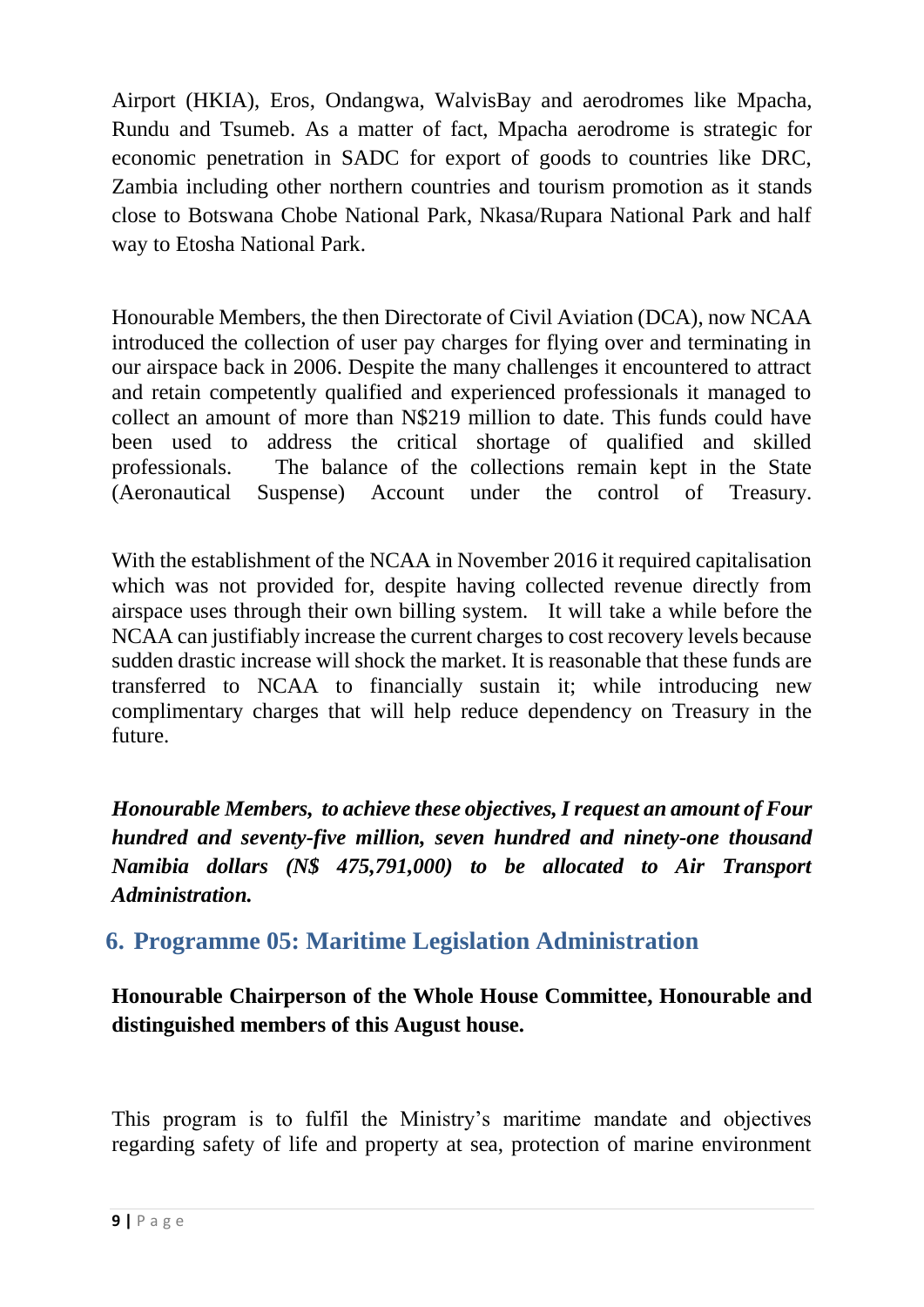from pollution by ships and to promote our national maritime interest to the international community.

The program is delivered in line with the International Maritime Organisation (IMO) instruments relating to flag, port and coastal State obligations and comprises the following main activities:

- Registration and licensing of ships and seafarers
- Maritime Safety and Security Administration
- Marine pollution Control and Marine Search and Rescue (SAR) coordination.

Lastly this program is responsible for budgetary allocation related to maritime infrastructure projects that are aimed at making Namibia a regional maritime logistic hub.

*I am requesting the approval and support of this August House for an amount of thirty-nine million, five hundred and forty four thousand Namibia dollars (N\$ 39,544,000) to be allocated to Maritime Legislation Administration.*

#### <span id="page-9-0"></span>**7. Programme 06: Meteorological Services Administration**

#### **Honourable Chairperson of the Whole House Committee, Honourable and distinguished members of this August house.**

The purpose of this program is to provide timely and quality weather, climate and early warning services to all sectors such as: disaster risk reduction, agriculture, transport, health, energy, fisheries, environment and construction, whose operations are sensitive to the vagaries of extreme meteorological hazards and disasters.

The other objective of the programme is to ensure Namibia's compliance to National, Regional and International standards, regulations and protocols particularly those related to SADC, World Meteorological Organization (WMO) and Annex 3 of International Civil Aviation Organization (ICAO) dealing with the provision of aviation meteorological service for international air navigation.

*Honourable members, I request for an amount of Thirty-five million, four hundred and thirty-two thousand Namibia dollars (N\$35***,432,000)** *to be allocated to Meteorological Services Administration.*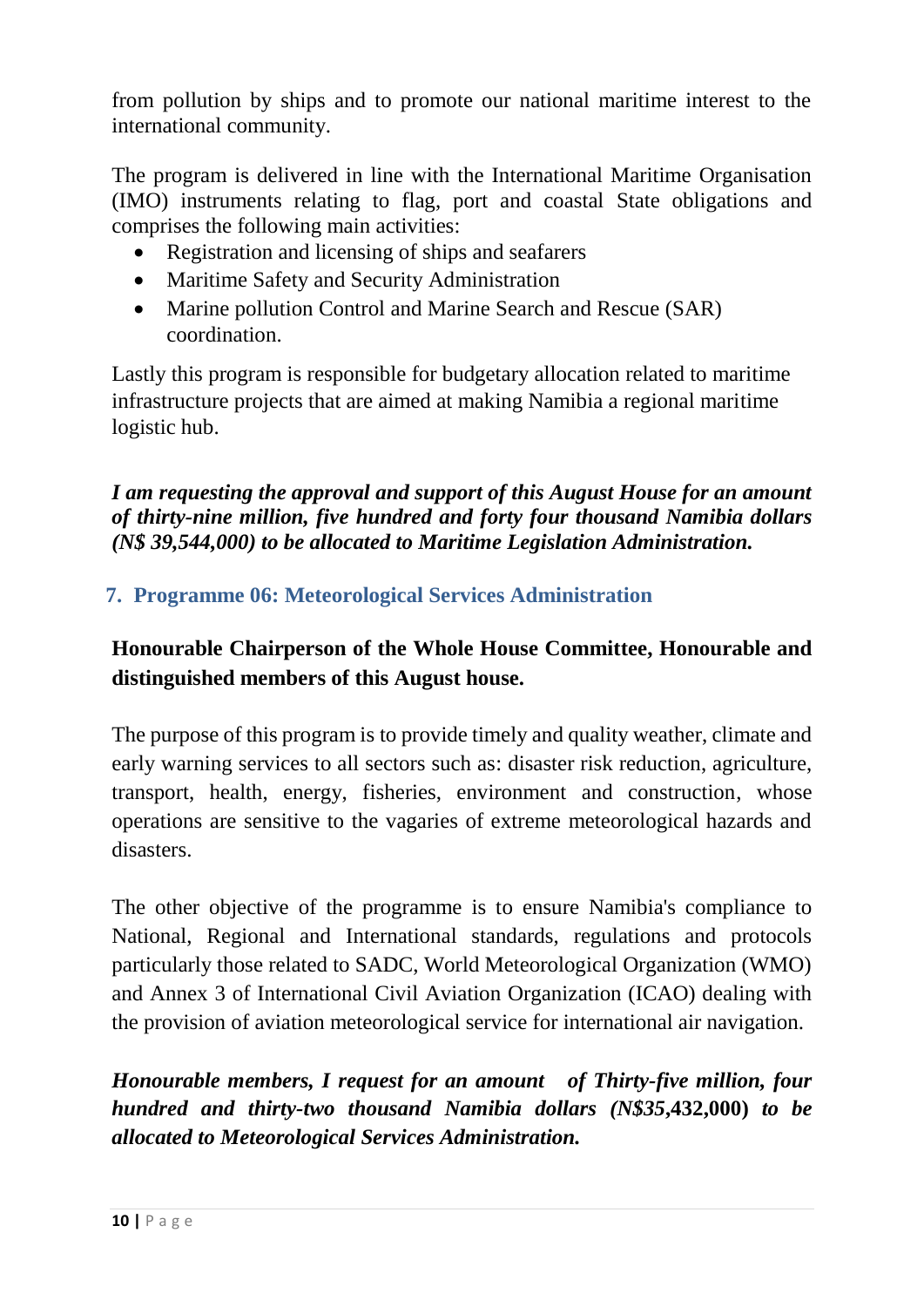#### <span id="page-10-0"></span>**8. Programme 07: Centralized Support Services Administration**

**Honourable Chairperson of the Whole House Committee, Honourable and distinguished members of this August house.**

The purpose of this program is to provide cost-effective transport services to all OMA's, efficiently: Procure, manage fuel provision, maintain – scheduled servicing, 24/7 recovery service and upkeep of Government Garage premises, repair and servicing of vehicles and other machineries, licensing of vehicles.

Honourable members, the current state of our government garage's functionality is not appropriate for effective transport management. More needs to be done to rehabilitate our government fleet and machineries.

*Honourable members, although the allocation to this programme is inadequate, for the Ministry to be able to provide Government with required transport under the current situation, I request for an amount of eighty-two million, and sixty-three thousand Namibia dollars (N\$ 82,063,000) to be allocated to Centralized Support Services Administration.*

**Honourable Members,** I now present the Budget summary of Vote 24: TRANSPORT, allocations for FY 2018/19.

<span id="page-10-2"></span>

| <b>PROGRAMME</b> | <b>DESCRIPTION</b>                                                                                    | <b>OPERATIONAL</b> | <b>DEVELOPMENT</b> | <b>TOTAL</b><br><b>AMOUNT</b><br><b>N\$</b> |
|------------------|-------------------------------------------------------------------------------------------------------|--------------------|--------------------|---------------------------------------------|
| 01               | <b>Planning and</b><br>Development of<br><b>Transportation</b><br><b>Infrastructure</b>               | 766,749,000        | 1,254,872,000      | 2,021,621,000                               |
| 02               | <b>Provision</b><br>and<br><b>of</b><br><b>Upgrading</b><br><b>Railway Network</b>                    | 172,930,000        | 539,157,000        | 712,087,000                                 |
| 03               | <b>Formulation of</b><br><b>Transportation</b><br><b>Policy and</b><br><b>Regulation</b><br>Oversight | 30,190,000         | 12,902,000         | 43,092,000                                  |

<span id="page-10-1"></span>9. Budget summary of Vote 24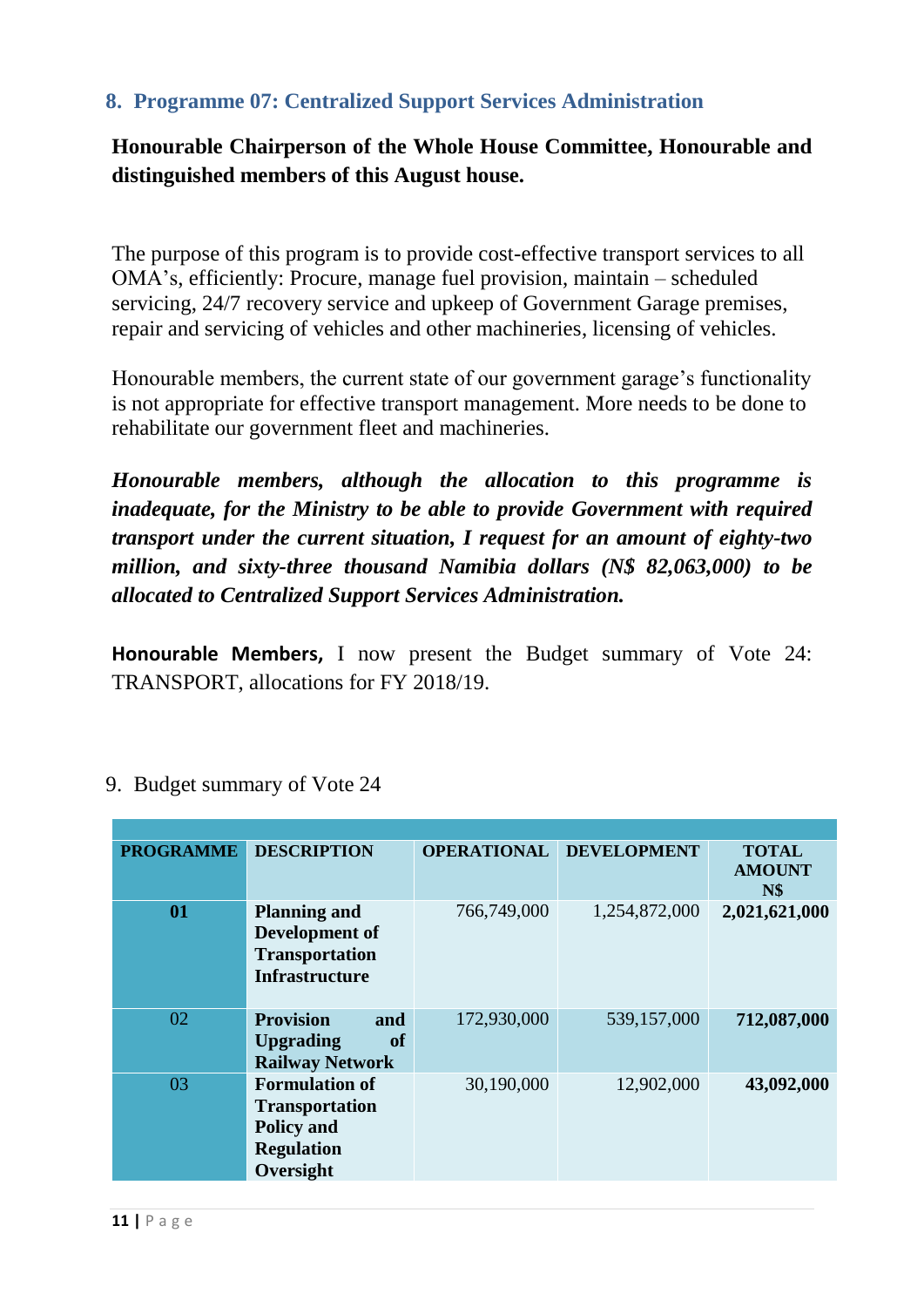| 04                 | Air<br><b>Transport</b><br><b>Administration</b>                                                    |               |                |               |
|--------------------|-----------------------------------------------------------------------------------------------------|---------------|----------------|---------------|
| 04:01              | <b>Aircraft Accident</b><br><b>Investigations</b>                                                   | 8,674,000     | $\Omega$       | 8,292,000     |
| 04:02              | Government<br>Air<br><b>Transport Services</b>                                                      | 56,294,000    | $\overline{0}$ | 56,294,000    |
| 04:03              | Air<br><b>Transport</b><br><b>Administration:</b><br><b>Civil Aviation Air</b><br><b>Navigation</b> | 72,626,000    | 403,165,000    | 475,791,000   |
| 05                 | <b>Maritime</b><br><b>Legislation</b><br><b>Administration</b>                                      | 39,544,000    | $\overline{0}$ | 39,544,000    |
| 06                 | Meteorological<br><b>Services</b><br><b>Administration</b>                                          | 19,432,000    | 16,000,000     | 35,432,000    |
| 07                 | <b>Centralized</b><br><b>Support Services</b><br><b>Administration</b>                              | 73,327,000    | 8,736,000      | 82,063,000    |
| <b>FOR VOTE 24</b> | <b>GRAND TOTAL ALLOCATION</b>                                                                       | 1,239,766,000 | 2,234,832,000  | 3,474,598,000 |

**In conclusion Honourable Chairperson of the Whole House Committee,**

**Honourable Members: it is now my pleasure to present to you Vote 24: Transport, to the amount of Three billion, four hundred and seventy-four million, five hundred and ninety-eight thousand Namibia dollars (N\$3,474,598,000) for your consideration and approval.**

*I Thank You* 

**for your attention**